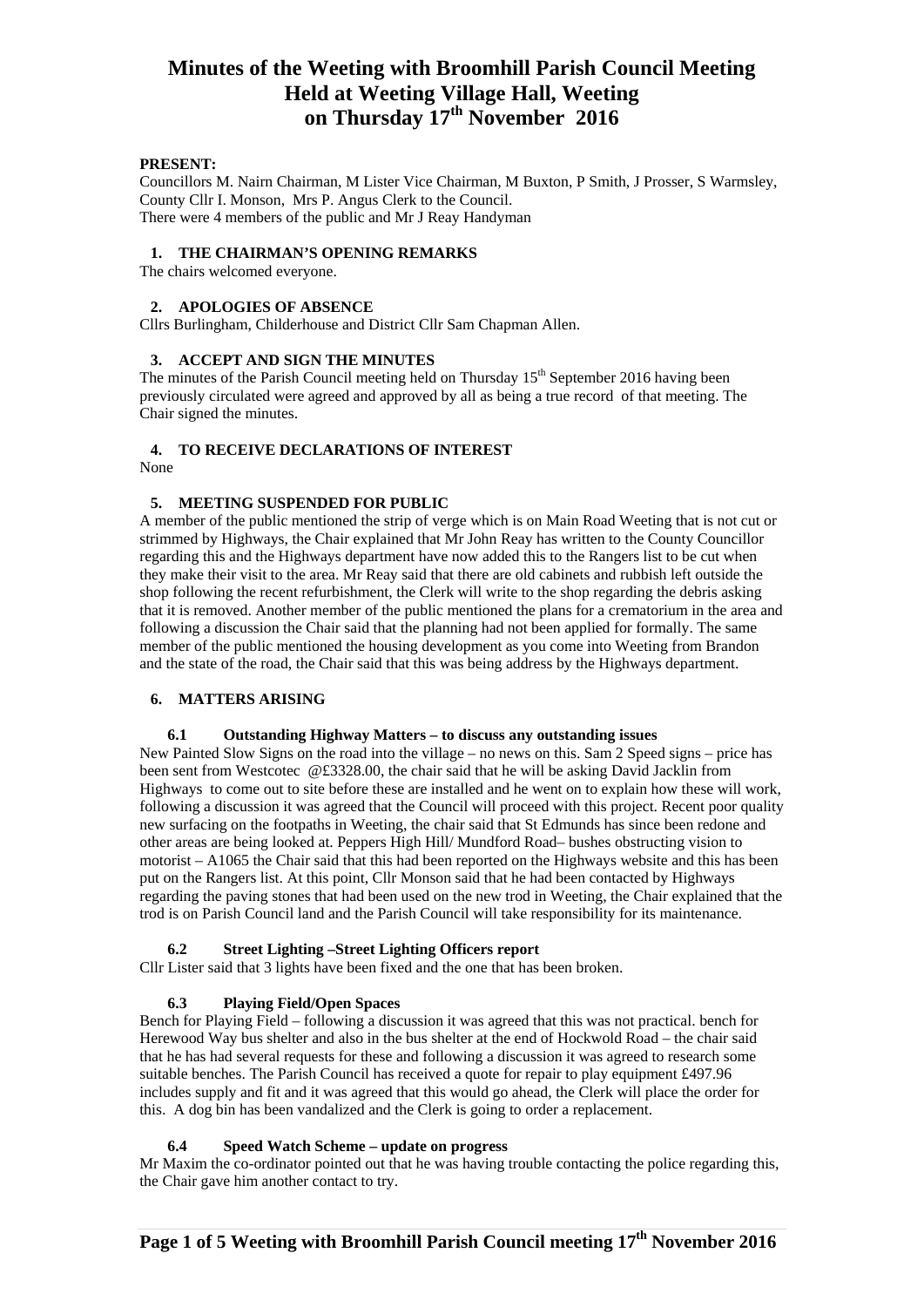**6.5 Bus Shelter – The School have been offered the disused bus shelter in Peppers Close** Cllr Buxton said that the school would like the shelter.

## **6.6 Bowls Club – Lease Hold Agreement**

Cllr Prosser said that a few months ago, the Bowls Club was looking in trouble financially and at the AGM it was agreed that they would see how it goes month by month. A discussion took place regarding the general upkeep of the green and the equipment, the Chair said that there are grants available that may help with this.

## **7. REPORTS**

## **7.1 Chairman's Report**

The Chair said that the Sport and Play Fund have awarded the Council £3320 towards the new play equipment total cost for the new equipment is  $£11,960$  and it was agreed that this will now go ahead. The chairman also mentioned that Highways were concerned about the trod that the PC had recently had installed, the Chair pointed out that this was on Weeting Parish Councils land and was at least 1.5 metres away from Highways property. The chair said that the trod was now being used and he will be asking residents to not park on the edge of Parrots Piece.

## **7.2 Clerks Report**

- Completed budget figures
- Made more dog posters
- Designed new letter head
- Sent more letters out regarding overhanging bushes
- Sent off forms for new bank
- Set up system for Risk assessment and Health and Safety Policy
- Ordered Christmas Tree
- Went on holiday

## **7.3 Village Handyman Report**

The handy man read out his report as follows

He reported a lamppost that had been knocked down to Cllr Burlingham and it was seen to immediately and he thanked her for her prompt attention, fitted WPC signs to the phone box that houses the defibrillator, fitted hardwood board to bench seat at playing field, fitted 2 posts at the end of the trod, repaired chain link fence around the outside of the playing field, filled in pothole on the corner of Saxon Place service road with hardcore, fitted 3 posts painted yellow and fitted with red reflectors, made soak-a-way at layby, cut back bushes on playing field side of dog walk, painted pagoda frame with sadolin treatment, fixed 22 pale boards broken off play area fence, re-used 11 p/boards and 11 new boards, reported the vandalized dog bin to the police, replaced broken post at start of V/Hal Road, fitted 2 new posts and strain wire on the dog walk fence. Reported the dog bin that was vandalized to the police, still putting clothes bags into the clothes bank where large bags are left outside.

### **7.4 Bowls Club Report**

See item 6.6. They would also like to hold a car boot sale.

## **7.5 Village Hall Report**

The chair said that they were successful in obtaining a grant of £1,000 for the new tables.

### **7.6 District Councillors Report**

Not at meeting

### **7.7 County Councillors Report**

Cllr Monson said that there is going to be a vote regarding the devolution and he personally will be voting against it, and he knows that other party members at County Hall will be voting against it. the budget is now being worked on for next year. Cllr Monson said that we must thank Mr Reay as following his letter that he sent to him he has managed to get the Highways department to add the verge to the Rangers list. He has not had any luck with the parking outside the garage, the chair said that he has spoken to Cllr Chapman Allen as he feels that the land is being used for commercial purposes and hopefully Breckland Council will be able to deal with it. With regards to flooding on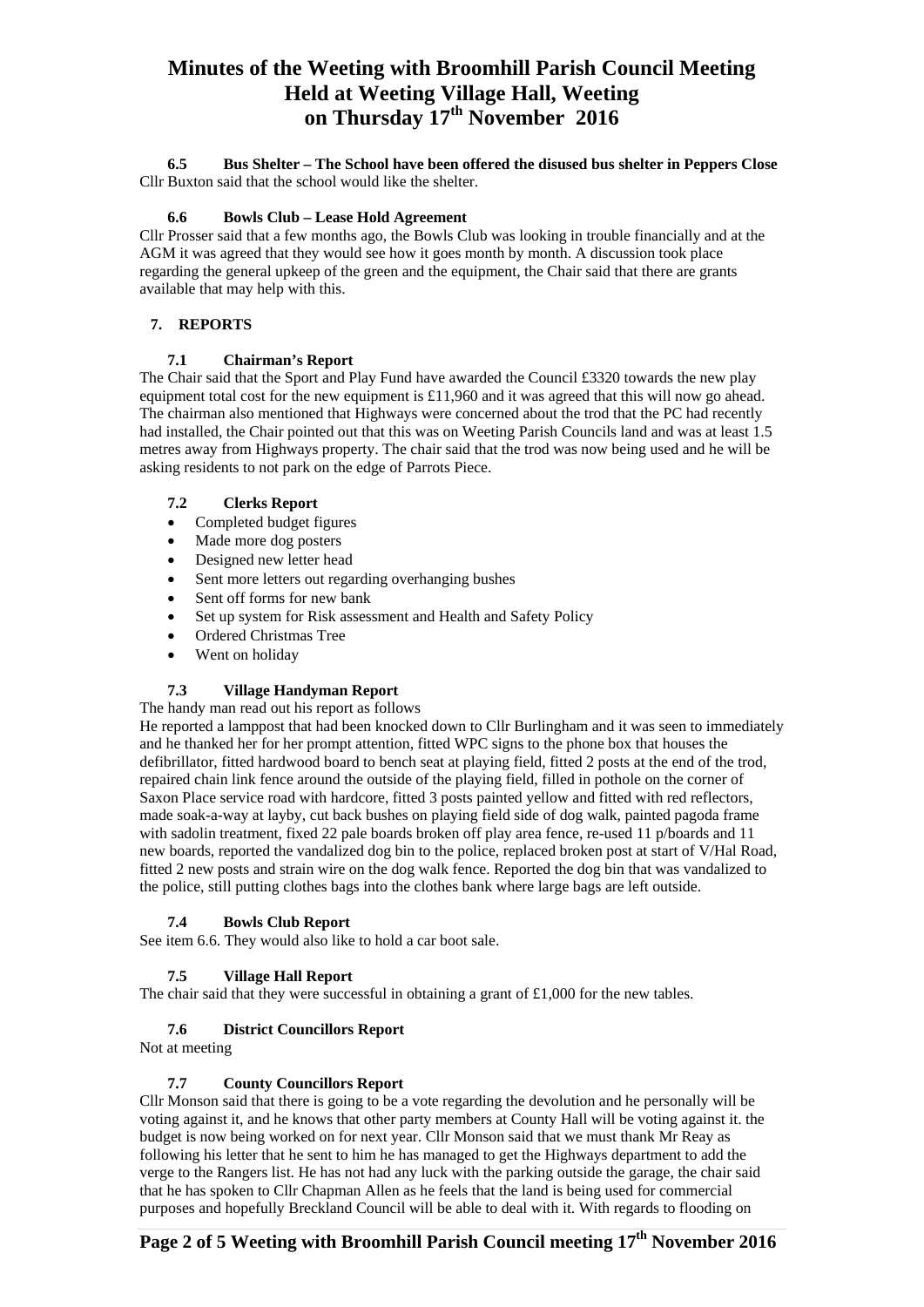Fengate Drove the County Council has been talking to the developers to see if they can work together to improve the situation. Cllr Walmsley pointed out that she had copied Cllr Monson in on an e-mail to Mr B Borrett and Elizabeth Truss regarding the day care centre that is closing at the end of December and she is disgusted that Mr Borrett has not acknowledged the e-mail, Cllr Monson said he will be seeing Mr Borrett and he will chase this up.

## **8. CORRESPONDENCE – To report on any outstanding correspondence received by the Council**

Received email from David Jacklin regarding the cutting of verge on the Main Road. The Chair had received a letter from Elizabeth Truss regarding the C387 which he feels needs to be upgraded to a B road so far it will still remain a C road. Cllr Warmsley mentioned the letter from NALC that had been circulated to the Cllrs prior to the meeting regarding the consultation which proposes introducing an automatic precept referendum and she suggested that the Parish Council supports this letter that objects to this happening.

## **9. FINANCE**

### **9.1 To Agree and Sign the Payments for October/November 2016 Invoices**

The following payments were authorised on Thursday the  $17<sup>th</sup>$  November 2016.

#### **Weeting Payments For October 2016**

The payments for October invoices were agreed, this was proposed by Cllr Lister, seconded by Cllr Buxton and all agreed. The cheques were signed by Cllr Burlingham and Cllr Childerhouse.

The following payments were authorised on Thursday the 17th November The cheques were signed by Cllr T Childerhouse and Cllr M Burlingham

#### **Balance for September 2016 £12,240.41**

Minus the following direct debits and Standing order

| E-On Street Lights<br>E-On Street Lights Parrots Piece<br>Viridor Waste Collection<br>123 Reg - Web Domain Renewal<br>Mr J Reay Salary Paid by SO<br><b>Total Direct Debits</b> |                                                  | £419.10<br>£11.35<br>£47.52<br>£8.39<br>£200.00<br>£686.36 |
|---------------------------------------------------------------------------------------------------------------------------------------------------------------------------------|--------------------------------------------------|------------------------------------------------------------|
|                                                                                                                                                                                 |                                                  |                                                            |
| <b>Weeting Bowls</b>                                                                                                                                                            |                                                  | £18.75                                                     |
| Precept                                                                                                                                                                         |                                                  | £18,250.00                                                 |
| <b>Breckland Grant 2</b>                                                                                                                                                        |                                                  | £1,748.50                                                  |
| <b>Total Income</b><br><b>Total after Direct Debits and Income</b>                                                                                                              | £20,017.25<br>£31,571.30                         |                                                            |
| Cheques                                                                                                                                                                         | Description                                      | Total                                                      |
| 103239                                                                                                                                                                          | Travis Perkins - brushes and Sadolin             | £39.12                                                     |
| 103240                                                                                                                                                                          | Fengate Fasteners - Village Maintenance Supplies | £47.60                                                     |
| 103241                                                                                                                                                                          | J A Maxim - Oak Seat Sections                    | £75.00                                                     |
| 103242                                                                                                                                                                          | Norse - Grass Cutting                            | £829.81                                                    |
| 103243                                                                                                                                                                          | Treelink - Various Tree Work                     | £2,208.00                                                  |
| 103244                                                                                                                                                                          | Chase Timber - Village Maintenance Supplies      | £85.47                                                     |
| 103245                                                                                                                                                                          | Mrs P Angus - Salary/Phone/Office allowance      | £530.79                                                    |
| 103246                                                                                                                                                                          | Mr J Reay - Salary/Mileage/Clear Acrylic sheet   | £413.45                                                    |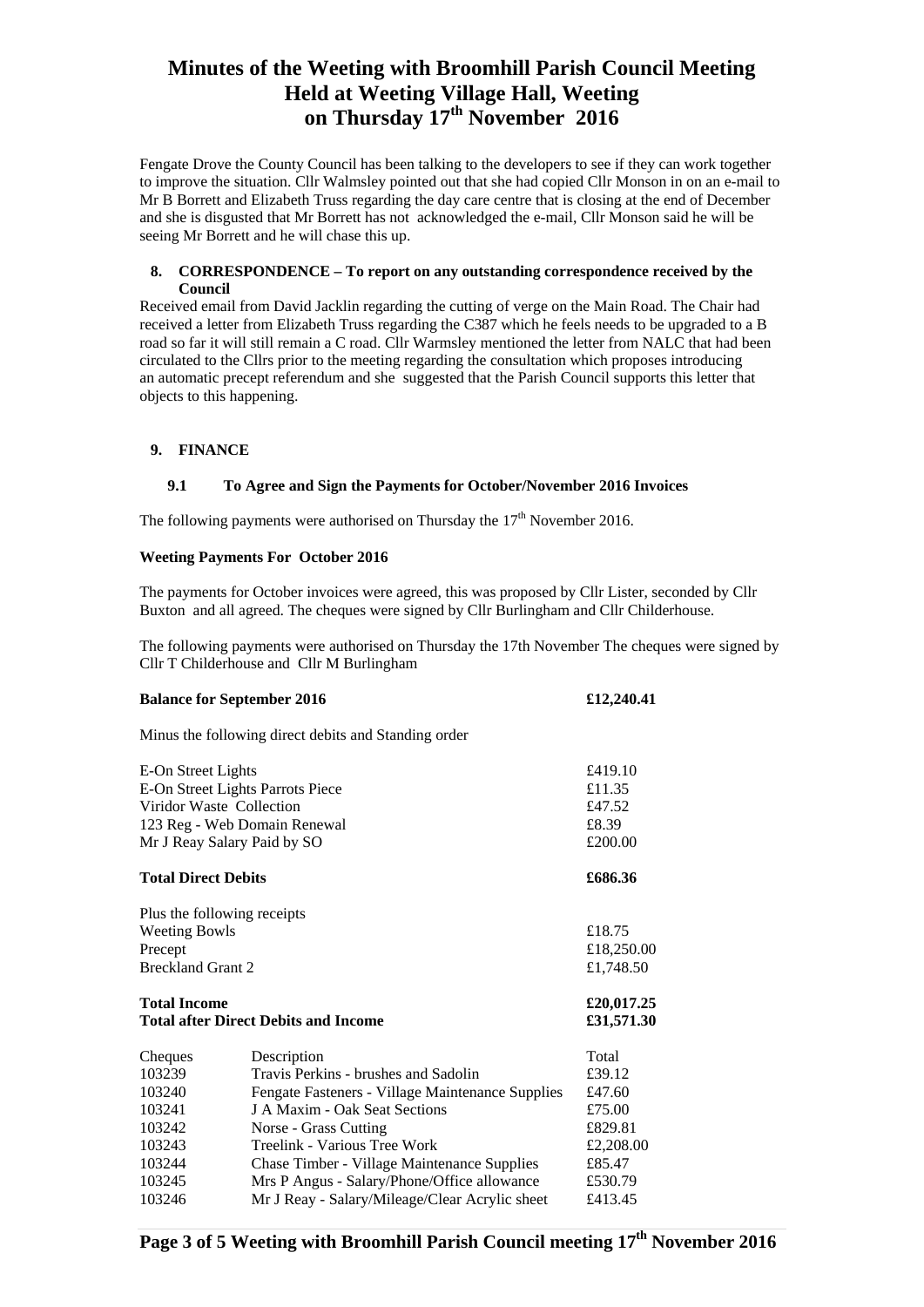| <b>Balance in Savings Account</b>                    | £21,737.64                       |         |
|------------------------------------------------------|----------------------------------|---------|
| <b>Balance in Community Account for October 2016</b> | £4,470.96<br>£27,100.34          |         |
| <b>Total Cheques paid</b>                            |                                  |         |
| 103249                                               | E-ON Football Club               | £17.64  |
| 103248                                               | Mr T Hawkins Website Maintenance | £30.00  |
| 103247                                               | Wetcotec                         | £194.08 |

The payments for November invoices were agreed, this was proposed by Cllr Prosser, seconded by Cllr Smith and all agreed.

## **Weeting Payments for November 2016**

The following payments were authorised on Thursday the 17th November.The cheques were signed by Cllr Burlingham and Cllr J Prosser

| <b>Balance for October 2016</b>                                    |                                                      | £27,100.34 |            |
|--------------------------------------------------------------------|------------------------------------------------------|------------|------------|
|                                                                    | Minus the following direct debits and Standing order |            |            |
| E-On Street Lights                                                 |                                                      | £433.07    |            |
| E-On Street Lights Parrots Piece                                   |                                                      | £11.36     |            |
|                                                                    | Viridor Waste Collection                             | £47.52     |            |
|                                                                    | Mr J Reay Salary Paid by SO                          | £200.00    |            |
| <b>Total Direct Debits/standing orders</b>                         |                                                      |            | £691.95    |
|                                                                    | Plus the following receipts                          |            |            |
| <b>Weeting Bowls</b>                                               |                                                      | £18.75     |            |
| Play area grant                                                    |                                                      | £3,320.00  |            |
| <b>Total Income</b><br><b>Total after Direct Debits and Income</b> |                                                      | £3,338.75  |            |
|                                                                    |                                                      | £29,747.14 |            |
| Cheques                                                            | Description                                          |            | Total      |
| 103250                                                             | Mrs P Angus - Salary/phone and home office allowance |            | £497.39    |
| 103251                                                             | Mr J Reay - Salary/Mileage/Del of Norfolk Magazine   |            | £364.46    |
| 103252                                                             | <b>E-ON Football Club</b>                            |            | £22.45     |
| 103253                                                             | TJM Domestic Groundworks - Village Hall road works   |            | £600.00    |
| 103254                                                             | Westcotec Street Light Maintenance                   |            | £194.08    |
| 103255                                                             | Fengate Fasteners - Marker Paint                     |            | £8.40      |
| 103256                                                             | <b>Norse Grass Cutting</b>                           |            | £829.85    |
| 103257                                                             | <b>Chase Timber Products</b>                         |            | £47.05     |
| 103258                                                             | Terry Hawkins - Web update                           |            | £30.00     |
| 103259                                                             | Weeting Village Hall Hire                            |            | £18.75     |
| 103260                                                             | Void                                                 |            |            |
| 103261                                                             | Royal British Legion (Poppy Wreath)                  |            | £20.00     |
| <b>Total Cheques paid</b>                                          |                                                      |            | £2,632.43  |
| <b>Balance in Community Account for December 2016</b>              |                                                      |            | £27,114.71 |
| <b>Balance in Savings Account</b>                                  |                                                      |            | £21,737.64 |

#### **9.2 Change of Bank – update from the Clerk**

The Clerk has had contact with the CO-OP bank and they are working through the paper work.